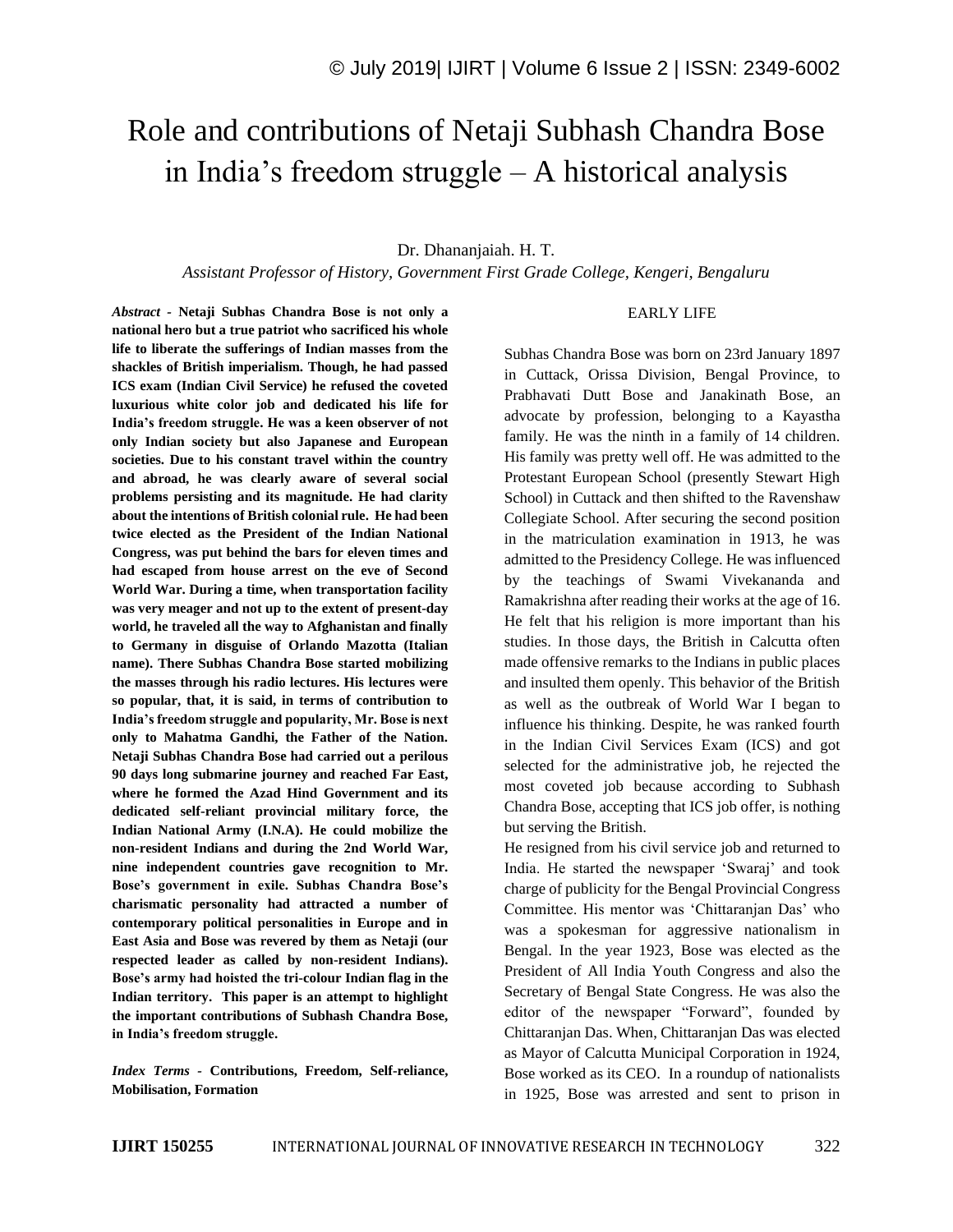Mandalay, where he contracted tuberculosis. In 1927, after being released from prison, Bose became general secretary of the Congress party and worked with Jawaharlal Nehru for independence. In late December 1928, Bose organised the Annual Meeting of the Indian National Congress in Calcutta. His most memorable role was as General Officer Commanding (GOC) Congress Volunteer Corps.

# ACTIVE PARTICIPATION IN FREEDOM STRUGGLE

The towering charisma of Netaji Subhash Chandra Bose as a military leader, puts him at the fore front of Indian independence movement. Being a great orator, prolific writer and an epitome of simple living and great thinking, he was always known as a man who always practiced, what he preached. Infact he was the first Prime Minister of India in exile and supreme commander of INA. During and after the 2nd World War, Bose's patriotic attitude, academic excellence, authorship, and journalistic approach was highly appreciated. The first Indian Nobel laureate, Rabindra Nath Tagore had adored Bose as Deshnayak i.e. country's national hero, while Mahatma Gandhi called him as "Patriot of patriots, prince of patriots.

During the mid-1930s Bose travelled in Europe, visiting Indian students and European politicians, including Benito Mussolini. He observed party organisation and saw communism and fascism in action. In this period, he also researched and wrote the first part of his book 'The Indian Struggle', which covered the country's independence movement in the years 1920–1934. Although it was published in London in 1935, the British government banned the book in the colony out of fears that it would encourage unrest. By 1938 Bose had become a leader of national stature and agreed to accept nomination as Congress President. He stood for self-governance, including the use of force against the British. This meant a confrontation with Mahatma Gandhi, who in fact opposed Bose's presidency, splitting the Indian National Congress party. The rift also divided Bose and Nehru. Bose appeared at the 1939 Congress meeting on a stretcher. He was elected president once again over Gandhi's preferred candidate Pattabhi Sitaramayya. Later due to enraging internal politics, he resigned.

On 22nd June 1939 Bose organised the 'All India Forward Bloc' a faction within the Indian National Congress. Bose advocated a campaign of mass civil disobedience to protest against Viceroy Lord Linlithgow's decision to declare war on India's behalf without consulting the Congress leadership. He was thrown in jail by the British but was released following a seven-day hunger strike. Bose's house in Calcutta was kept under surveillance by the criminal investigation department. Bose's arrest and subsequent release set the scene for his escape to Germany, via Afghanistan and the Soviet Union.

In Germany, he was attached to the Special Bureau for India and was responsible for broadcasting on the German-sponsored Azad Hind Radio. He founded the 'Free India' Center in Berlin and created the Indian Legion (consisting of some 4500 soldiers) out of Indian prisoners of war who had previously fought for the British in North Africa prior to their capture by Axis forces. In 1943, Bose left for Japan. After reaching Japan, Subhash Chandra Bose took over the leadership of Indian Independence League. Bose was able to reorganise the fledgling army and organised massive support among the expatriate Indian population in south-east Asia, who lent their support by both enrolling in the Indian National Army, as well as financially in response to Bose's call for sacrifice for the independence cause.

Netaji was the early champion of 'Women rights' and 'Women empowerment', who strongly believed that participation of women in freedom struggle is very important. Being a great devotee of mother goddess – Durga, his ideas about 'Women Empowerment' were not simply not only ideas or lip service, instead he proved the fact by establishing the world's first all women regiment within Indian National Army. He strictly instructed the trainers to avoid inadvertent use of rough and vulgar language, while training the ladies, whom Netaji referred as 'Rani's'. Indian National Army had a separate women's unit, the 'Rani of Jhansi Regiment' (named after Rani Lakshmi Bai of Jhansi, who fought against Britishers) headed by Capt. Lakshmi Swaminathan, which is seen as a first of its kind in Asia. This was remarkably one of the greatest achievements to induct traditional home bound Indian girls and women as combat soldiers.

Known for his motivational speeches, Bose, most famous quote was "Give me blood and I shall give you freedom". This motivated many youngsters to be a part